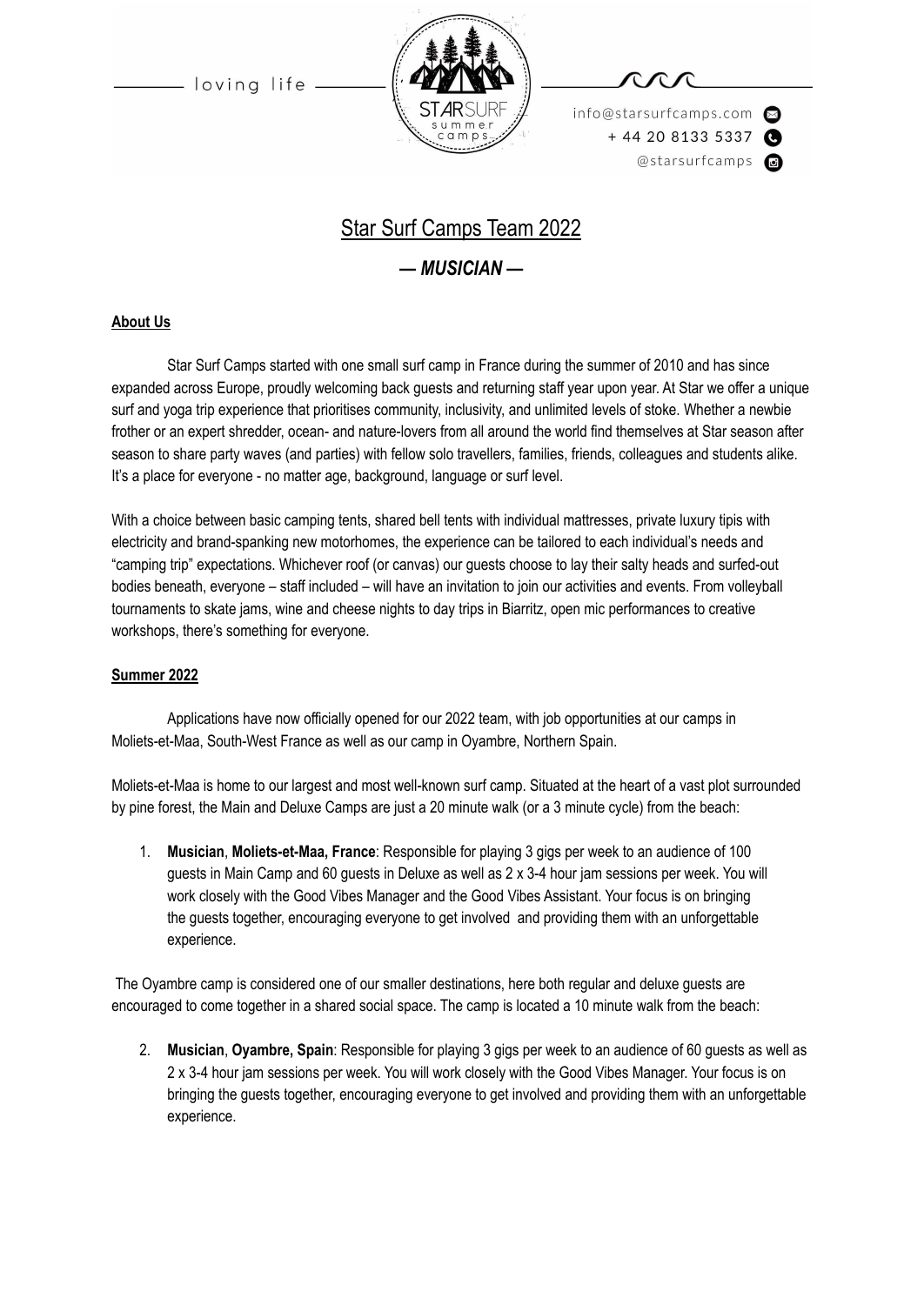

info@starsurfcamps.com  $+442081335337$ @starsurfcamps @

#### **The Essentials**

- Dates: A 3 week period from mid May end of September
- Languages: English + 1 other language
- EU drivers licence essential: No
- Minimum age: 21 years
- Vaccination status: Double-vaccinated with booster preferred.

#### **Overview**

Our musicians tend to be a unique part of the Star Surf team, often adding something very special to the camp atmosphere and spirit. Your energy and enthusiasm touches our guests daily and leaves a lasting impression on every audience you play for (or with!). You are someone who thrives in a social environment and will enjoy the interaction and community vibe of camp.

Between Sunday and Friday, we ask you to play music on three nights for which you will adjust your music style accordingly:

· **Wine and cheese night (e.g. Sundays)** - We would like to hear some jazz, acoustics or anything you consider appropriate for a more "classy" event. Your work includes setting up your equipment, playing for a couple of hours (with breaks of course) and packing down at the end.

· **One live music night in our Deluxe camp [France] (e.g. Tuesday) -** Usually the Deluxe camp is a little more mellow than the Main Camp, but it is up to you to gauge the vibe of the audience week on week. We ask that you run your plan for the evening via the Good Vibes Manager. This gig will be the shortest throughout the week with a smaller audience. Again this includes setting up and packing down.

#### · **Hosting the full open mic night (e.g. Thursdays)**

- Typically run on a Thursday, this is the biggest and most appreciated event of the week - a guaranteed highlight in the feedback forms! You'll warm up the stage before accompanying our talented guests and staff to perform covers and, more often than not, hand over the spotlight to a few confident individuals. This is by far our most popular night and often attracts an audience and performers from other surf camps. It will be your longest shift as the set up will take more time and the event itself will be longer. This said, you will have help from the Good Vibes Manager and will rarely be playing by yourself. The music style on this night is very diverse; the more variety the better! Artists tend to be musicians and singers but we've had the odd spoken poetry performance, which can be made very special accompanied by some background music. It's certainly not a night for perfection; we want people to have fun and come out of their shell.

In preparation for the open mic night, the Musician(s) will spend **two afternoons practising songs** with guests for about 3-4 hours per week. The days will be scheduled and confirmed with the Good Vibes Manager and advertised on our entertainment schedule so that people know when and where they can practise with you. These jam sessions allow guests and/or staff to practise and perfect covers with you or even perform their own original music. Everyone is encouraged to join in, sing along or just listen and enjoy.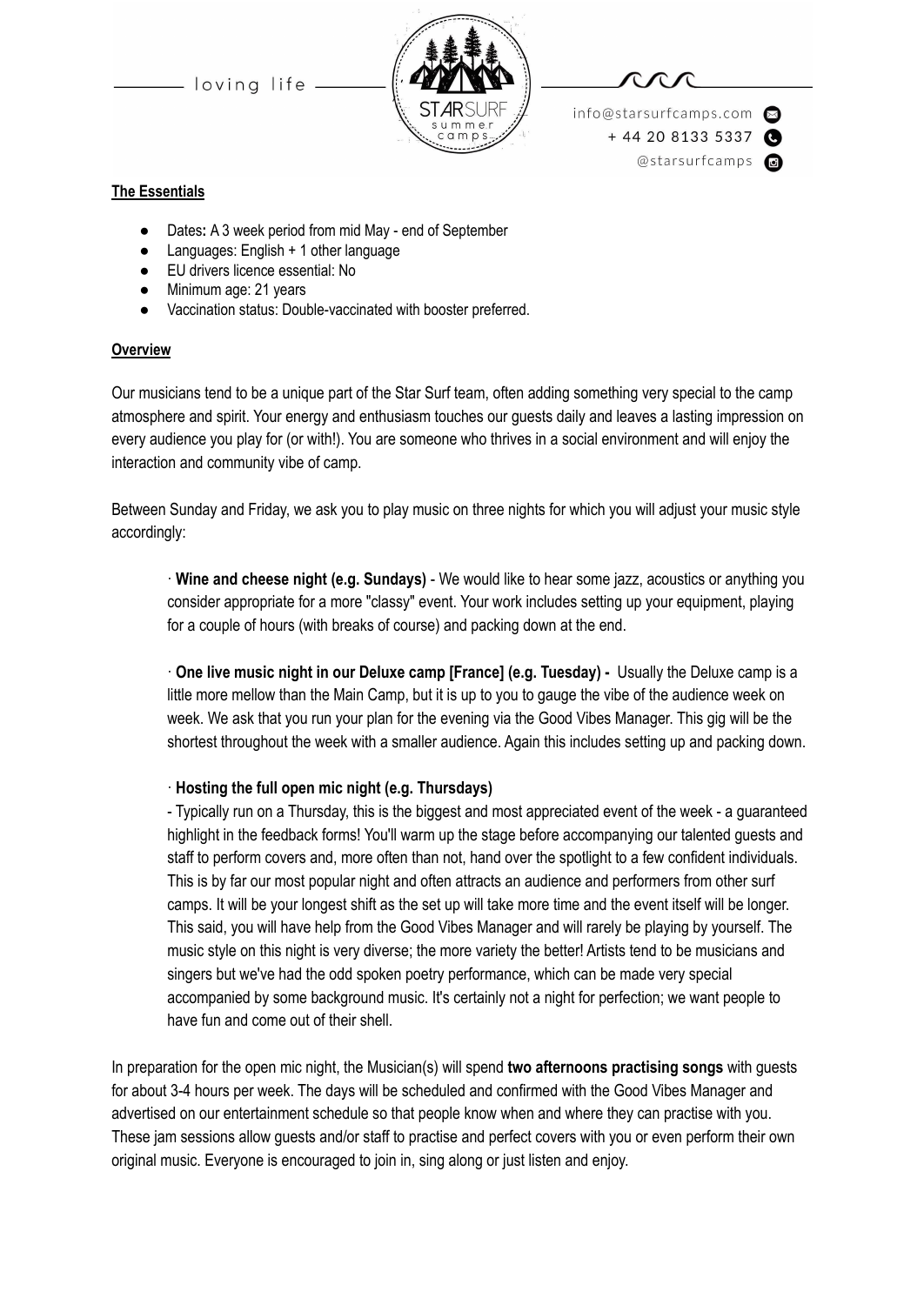



info@starsurfcamps.com  $+442081335337$ @starsurfcamps c

Saturday is our changeover day and therefore our busiest day at camp with around 200 to 250 guests arriving/departing within the space of 12 hours. It is a long working day where usual job titles are scrapped and every member of the team is expected to help out - many hands make light work! We say our goodbyes to the previous week's guests and run check-outs from the early morning, whilst simultaneously preparing the camp and cleaning tents for a new week of guests. Check-in opens and we are all hands on deck until the evening's *Welcome Speech* during which all staff introduce themselves.

During the rest of your time at camp, you are free to enjoy the perks of Star Surf!

#### **The Benefits**

- Support from the Good Vibes Manager throughout your stay
- Weekly pocket money
- 1 day off per week;
- 7 breakfasts, 7 picnic lunches and 5 dinners per week;
- Private tent with mattress;
- Staff discount on day trips, bar and merchandise;
- Free use of the surf and yoga equipment and possibility to join the lessons (subject to availability).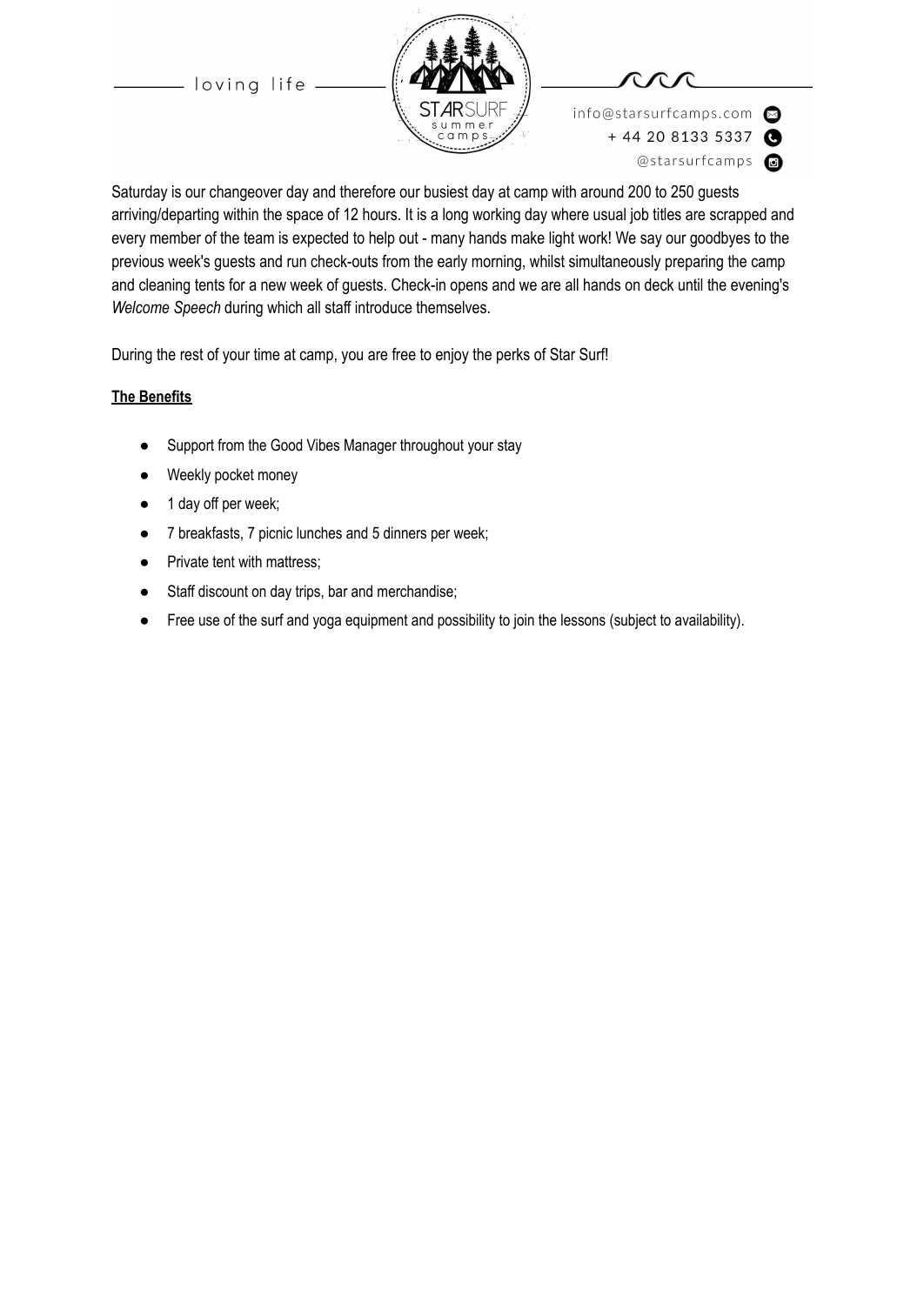

info@starsurfcamps.com  $+442081335337$ @starsurfcamps @

# Star Surf Camps Team 2022 Application Form

## *— MUSICIANS —*

**Please email the following information to [jobs@starsurfcamps.com](mailto:jobs@starsurfcamps.com)** :

- 1. **A 2 minute video (attached via Google Drive with free access) describing:**
	- 1️. Who you are and which role you are applying for;
	- 2. What makes you the perfect candidate;
	- 3️. And why you wish to work for Star Surf Camps.
- 2. **Your CV written in English**
- 3. **This application form** (saved as: **Name Surname | Musician 2022 France/Spain**)
- **4. Video / MP3 / website /social media links showcasing your music style**

| Name:      | Nationality: |
|------------|--------------|
| Age:       | Languages:   |
| Telephone: | Email:       |

Please mark [X ] where appropriate:

- [ ] I am fluent in at least 2 languages (one of which is English).
- [ ] I am double vaccinated and have received a booster jab
- [ ] I am double vaccinated only
- [ ] I am not vaccinated

## **I'd like to apply for:**

- [ ] Moliets P1: 16th May 11th June
- [ ] Moliets P2: 11th June 2nd July
- [ ] Moliets P3: 2nd July 23rd July
- [ ] Moliets P4: 23rd July 13th August
- [ ] Moliets P5: 13th August 3rd Sept
- [ ] Moliets P6: 3rd Sept 24th Sept
- [ ] Oyambre P1: 18th June 16th July
- [ ] Oyambre P2: 16th July 6th August
- [ ] Ovambre P3: 6th August 27th August
- [ ] Oyambre P4: 27th August 24th September

Do you have a smartphone with mobile data to enable you to communicate in France? YES / NO *Please note; this is essential for the job, since all communication with the team happens via WhatsApp.*

Do you have a valid European driving licence?<br>
YES / NO

| licence?              | YES / NO |              |
|-----------------------|----------|--------------|
| een driving for?      |          | <b>YEARS</b> |
| ence with transfers?_ | YES / NO |              |

How many years have you be Do you have previous experie